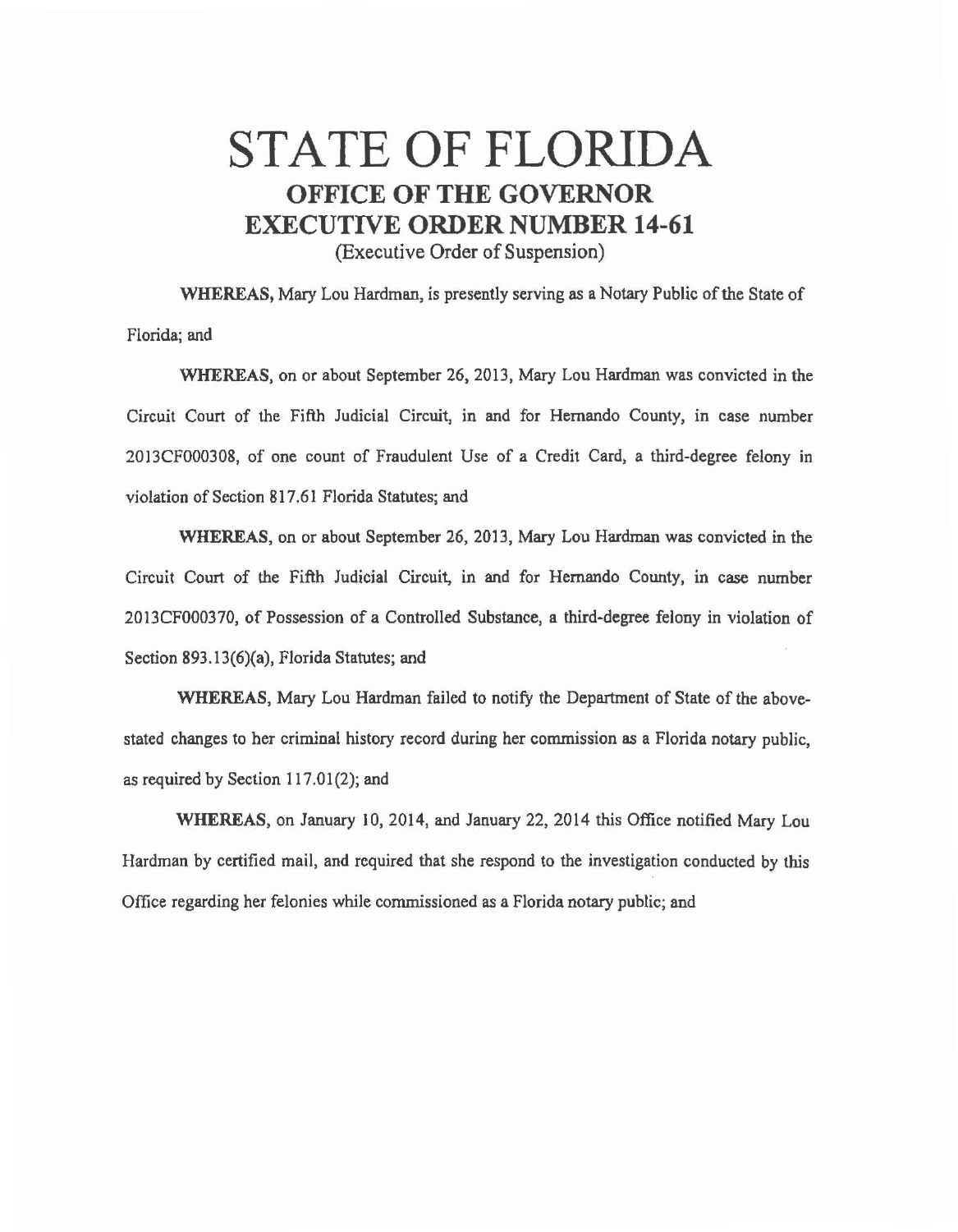WHEREAS, during the investigation by this Office, it was discovered that Mary Lou Hardman had moved from the address on file and had failed to notify the Department of State of the change in her address within 60 days, as required by Section 117.01(2), Florida Statutes; and

WHEREAS, to date, this Office has not received the required response from Mary Lou Hardman; and

WHEREAS, the Governor is authorized by Article IV, Section 7 of the Florida Constitution to suspend from office by executive order an appointed public official for the commission of a felony; and

WHEREAS, it is in the best interests of the citizens of the State of Florida that Mary Lou Hardman be immediately suspended from the public office, which she now holds, upon the grounds set forth in this Executive Order;

NOW, THEREFORE, I, RICK SCOTT, Governor of Florida, pursuant to Article IV, Section 7 of the Florida Constitution and Section 117.01(4), Florida Statutes, find and state as follows:

- A. Mary Lou Hardman is a duly appointed Notary Public of the State of Florida, pursuant to Section 117.01, Florida Statutes.
- B. Mary Lou Hardman is commissioned as a Florida notary public from April 11, 2011, through April 10, 2015.
- C. Mary Lou Hardman was convicted of two felonies in Hernando County in 2013, while commissioned as a Florida notary public.
- D. Mary Lou Hardman failed to notify the Department of State of the changes to her criminal history record following the felony convictions in Hernando County in 2013, as required by Section 117.01(2), Florida Statutes.